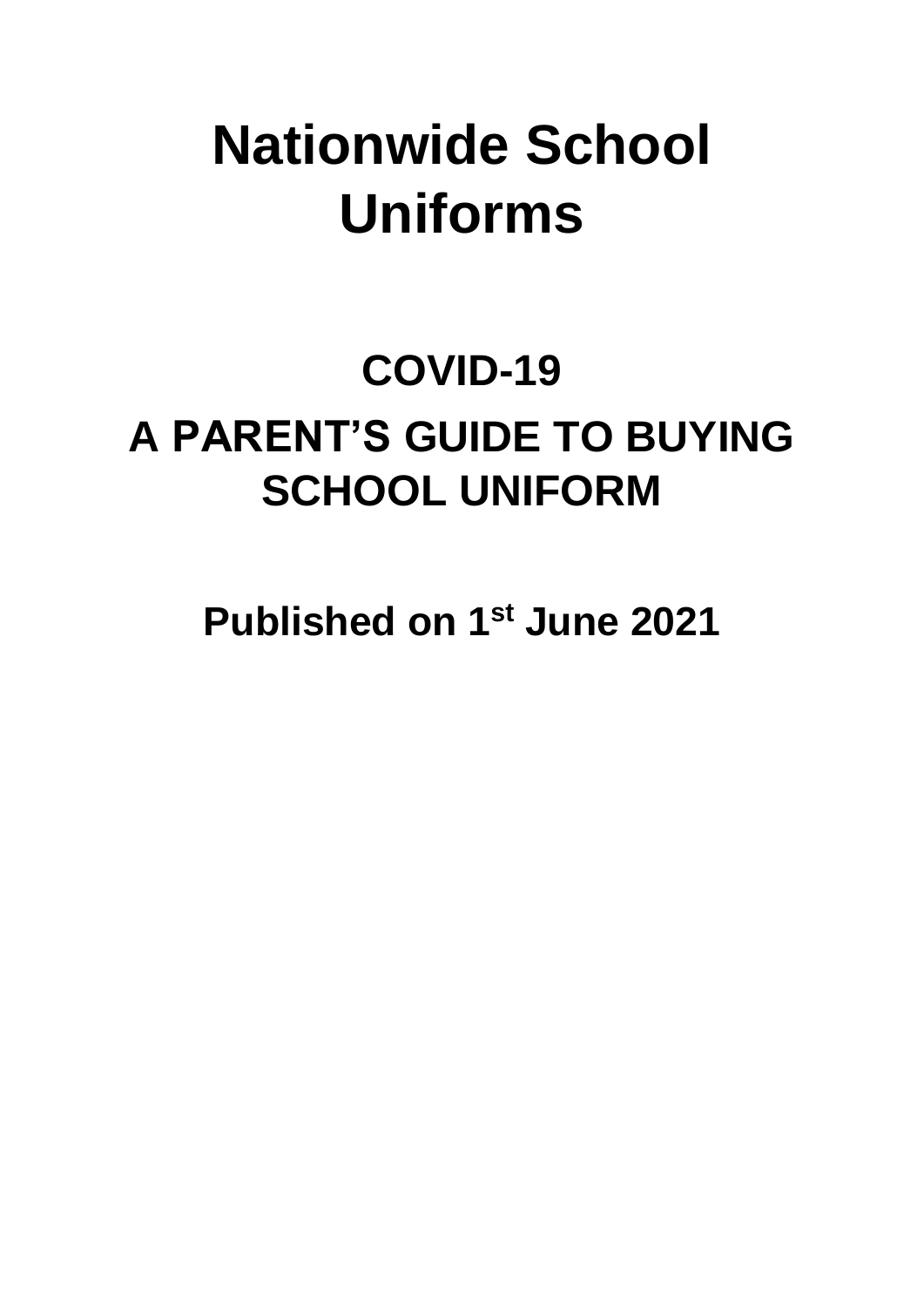#### **Contents:**

- **1.0. Introduction.**
- **2.0. When should I buy?**
- **3.0. How our retail store will operate.**
- **4.0. Why not place your order online?**
- **5.0. So, how do I choose which option is best for me?**
- **6.0. Additional advice on using our trade counter.**
- **7.0. Collections.**
- **8.0. Returns and/or exchanges.**
- **9.0. Help with choosing the correct size.**
- **10.0. Follow us on Facebook.**
- **11.0. Summary.**

**Appendix:**

**Trade counter order form template (external document). Internet Returns Note (external document). Paper tape measure template – inches (external document). Paper tape measure template – cm (external document).**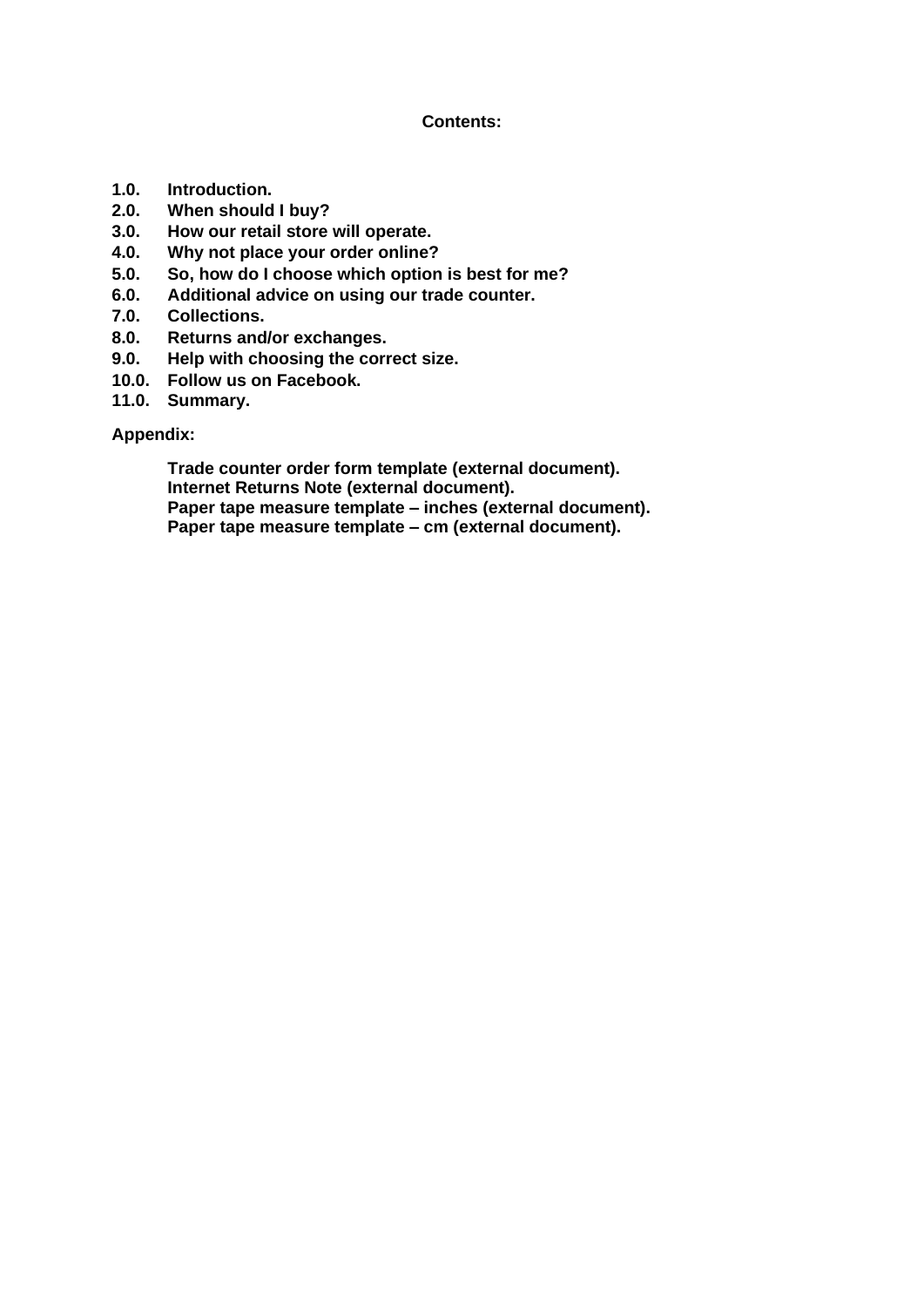#### **1.0. Introduction.**

We at Nationwide School Uniforms appreciate that the fast approaching "back to school" period may again bring challenges for many of us, especially given the continuing presence of the COVID-19 virus. We have prepared this short guide, that we hope will assist you when purchasing your uniform items, prior to the new school year starting in September 2021.

Our main aim remains the same; to ensure that we provide a safe environment for our staff, parents, and their children, when working in or visiting our retail store in person. This guide will give you, our valued customer, the tools to decide how you will purchase your uniform requirements this summer.

### **2.0. When should I buy?**

Whichever method you wish to use to shop with us, please bear in mind that, historically, the demand for uniform is at its greatest 14 days before the start of the new school year and we would urge you, if possible, to buy earlier than you would perhaps ordinarily do. This will help us to spread sales over a greater period, which in turn, will mean that we are able to offer you all a better customer experience and limit the numbers of people onsite at any one time.

#### **3.0. How our retail store will operate.**

Happily, there are signs that all existing Government restrictions relating to Covid-19 will be relaxed from the 21<sup>st</sup> of June. Having said this, we want to ensure that we provide a safe environment for our staff, parents and their children when visiting us as we continue to see cases of the Covid-19 virus. For those of you who may not have visited our retail premises before; the summer holiday period is always an extremely busy time of year, with many children and parents visiting our shop premises daily to try on and buy uniform. In view of continuing Covid-19 cases and irrespective of whether all existing Government restrictions are lifted, we do not believe it would be either safe or appropriate to open the shop to the public as we would ordinarily do, at the present time.

With the above in mind, we will continue to operate a trade counter "Argos/Screwfix style" service to assist you, just in the same way as we did last year. To you, our customer, this will mean that the following restrictions & procedures will apply when visiting our store:

- All customers will be expected to queue outside (whilst adhering to any social distancing rules) and will enter the store using a "one in, one out" traffic light system. Bollards will be used to control the direction of any queue and will act as a guide to ensure that people stay a safe distance from one another.
- Face masks will need to be worn when entering the trade counter area unless the legal requirement to wear one has been lifted or you are legally exempt from wearing one.
- A hand sanitising station will be located just inside the trade counter entrance. You will be required to clean your hands thoroughly before approaching the counter.
- Whilst our staff may be able to make some sizing recommendations, we will not be able to help you to measure your child on site, as all staff will be working from behind a counter and will not be allowed to leave it.
- When inside the store, you **will not** be able to browse, and your child **will not** be able to try on any items of clothing; all items are to be purchased and tried on at home.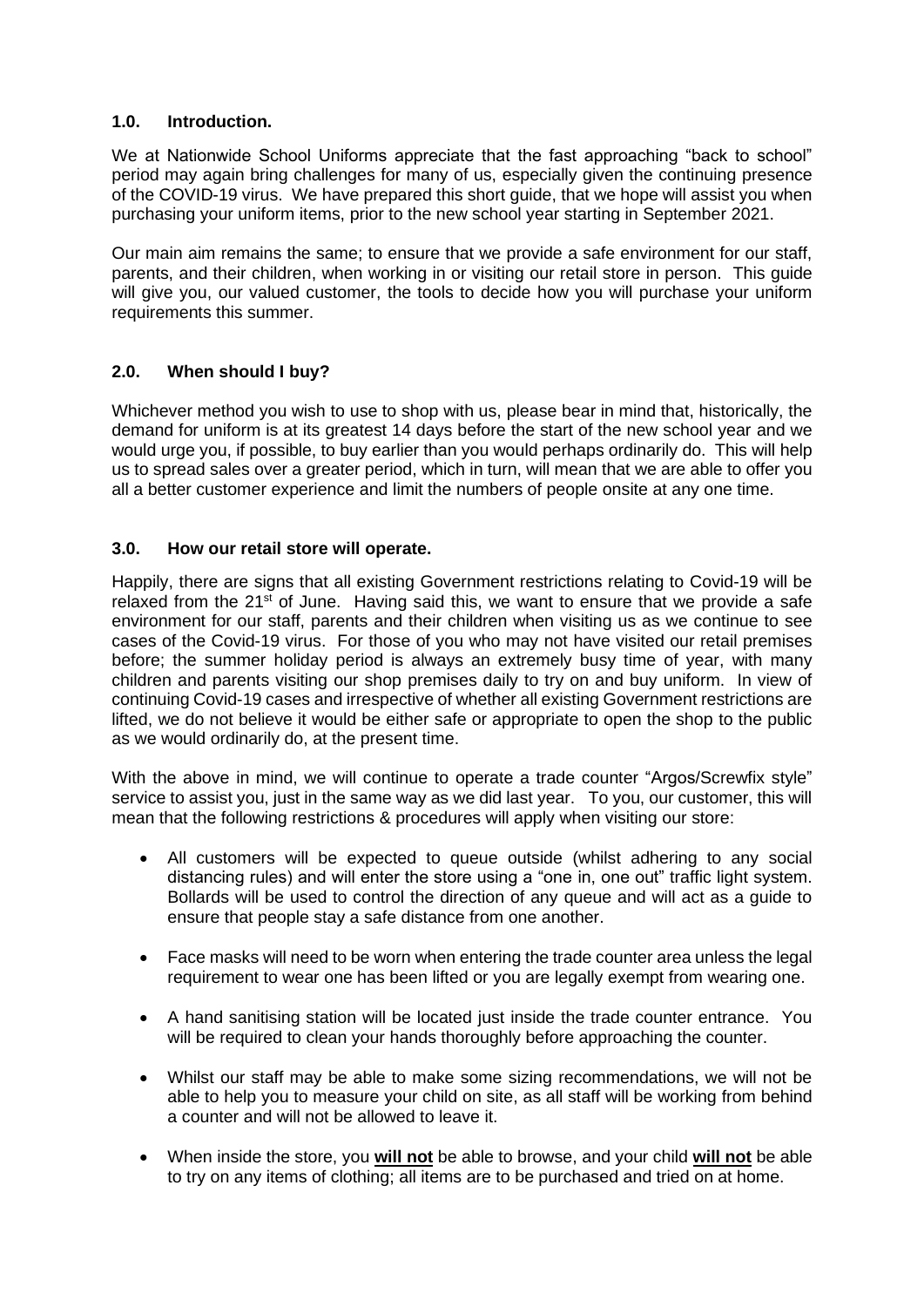• We will continue to accept cash payments, where necessary, however we would prefer all customers to pay by card if possible.

#### **4.0. Why not place your order online?**

Rather than use our trade counter service, why not purchase your uniform requirements online, from the comfort of your home, using our simple and easy to use web platform? Each school has a single, purpose built, dedicated page on our website, which includes not only all of the approved "badged" items, but also all of the plain additional items such as trousers, skirts, pinafore dresses, shirts & blouses, socks & tights, shorts & jogging bottoms and name tapes that you may wish to order, giving you the option of buying all your uniform from one professional and dedicated supplier.

Each page also includes a list of the school's uniform requirements, so that you can check any items off as you buy.

Once you have added all required items into the shopping basket, we then offer the following delivery options:

- Have your order delivered to one UK mainland address for a small flat rate charge of £4.50. Your order will be sent via  $1<sup>st</sup>$  class post or recorded delivery by Parcel Force.
- Click & Collect. Place your order online and collect it from us when you have received an email notifying you that your parcel is ready.
- EOM (End of Month) delivery. If your school is still signed up to this service, then why not take advantage of this free of charge delivery option. Cut off & shipping dates can be found within the delivery & returns page on our website.

#### **5.0. So, how do I choose which option is best for me?**

Over the last 12 months, many of us have changed how we shop, with online orders increasing rapidly over this time as consumers have adapted to changing social restrictions. In fact, the number of online orders we received during the last "back to school" period was 3 times that of the same period the year before.

Those of you who visited our trade counter within 14 days of the schools re-opening last summer may have experienced a long wait, given the number of customers who chose to shop in person.

It is very difficult for us to suggest which option is best for you, as this will depend upon a range of personal circumstances. Whichever way you wish to shop with us, we will endeavour to ensure that your shopping experience is a positive one. Our advice again remains the same; to buy as early as you can.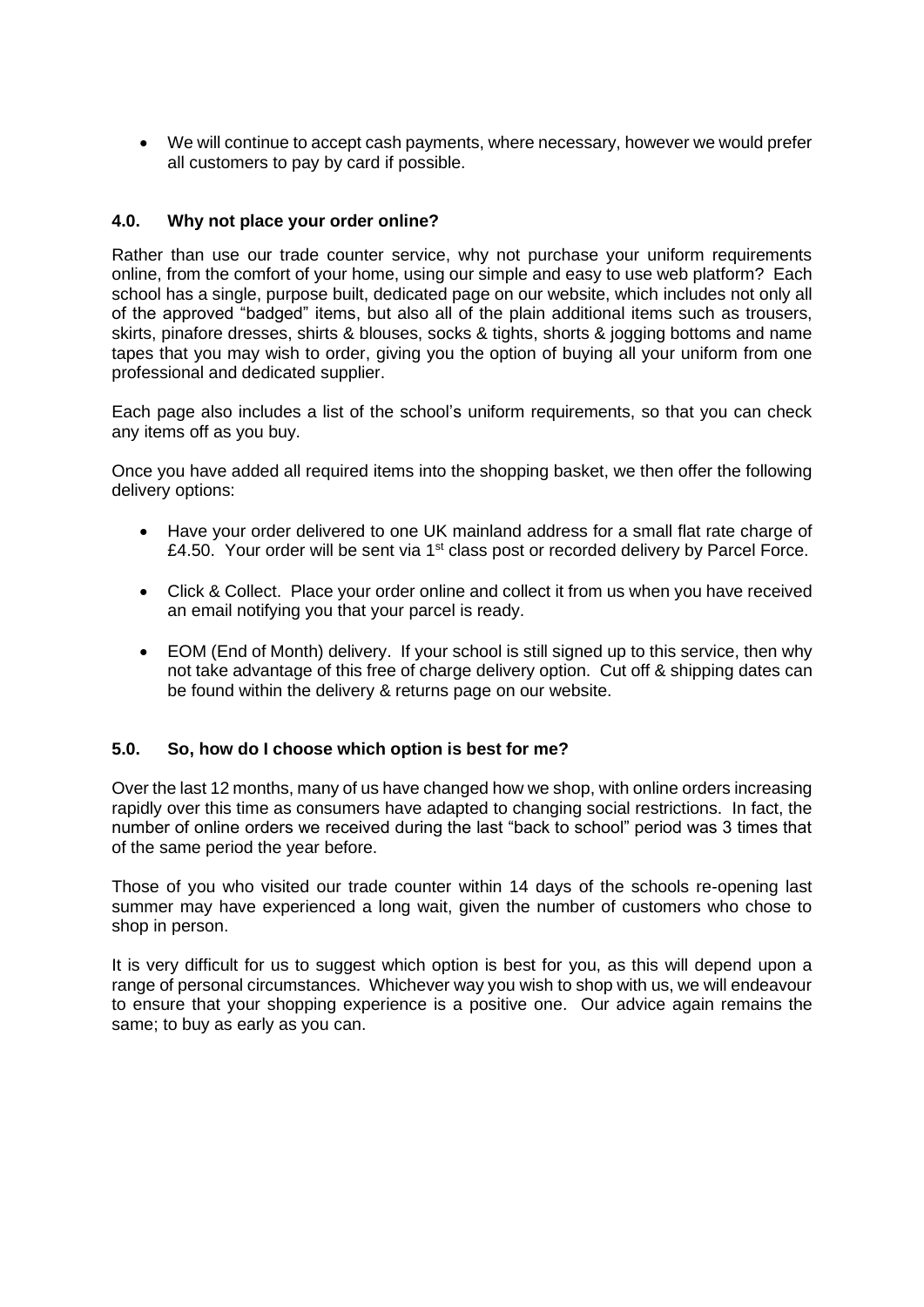#### **6.0. Additional advice on using our trade counter.**

If you wish to use our trade counter service, we would, respectfully ask you to help us by making the following preparations before arrival:

- Measure your child with a tape measure before you visit. You will be able to exchange any items that do not fit, but accurate measuring will reduce the likelihood of you needing to return items due to an incorrect fit. A measuring guide can be found below and on our web page to assist with this.
- Please do your research before you visit. Have a handwritten list of all items of clothing that you wish to purchase, including sizes and quantities of each. We can then take this list from you at the trade counter, so that the order can be picked more quickly. An order form template is included in this guide.
- As you/your child will not be able to try on any items of clothing on our premises, please think about shopping alone to reduce the number of customers on-site at any one time.
- In view of the requirement to queue outside the store, you may wish to bring with you a chair to sit on, as well as clothing suitable for changing weather conditions on the day. This may include an umbrella, a sun hat, sun cream, and other clothing items, depending on weather conditions on the day.
- Finally, please think about when you are planning to come. A visit earlier in the summer holidays or during early morning are times that are historically quieter. Unfortunately, if you choose to come during the late afternoon, you may find that our gates have been closed due to the numbers already onsite.

#### **7.0. Collections.**

From the **31st of July**, customers who have placed their order through our website and have requested to "click & collect" **and** have received emailed notification to confirm that their order is ready for collection, will be able to do so, from a separate, dedicated collections point, away from what we expect will be a busy trade counter. This will not only allow orders to be collected in a quick and efficient way, but for your safety, will also enable us to spread customers across our full site.

For those of you who may have used this service last Summer, the collections point will be in the same place. However, for those who will be using this service for the first time, please remember the following instructions when arriving onsite.

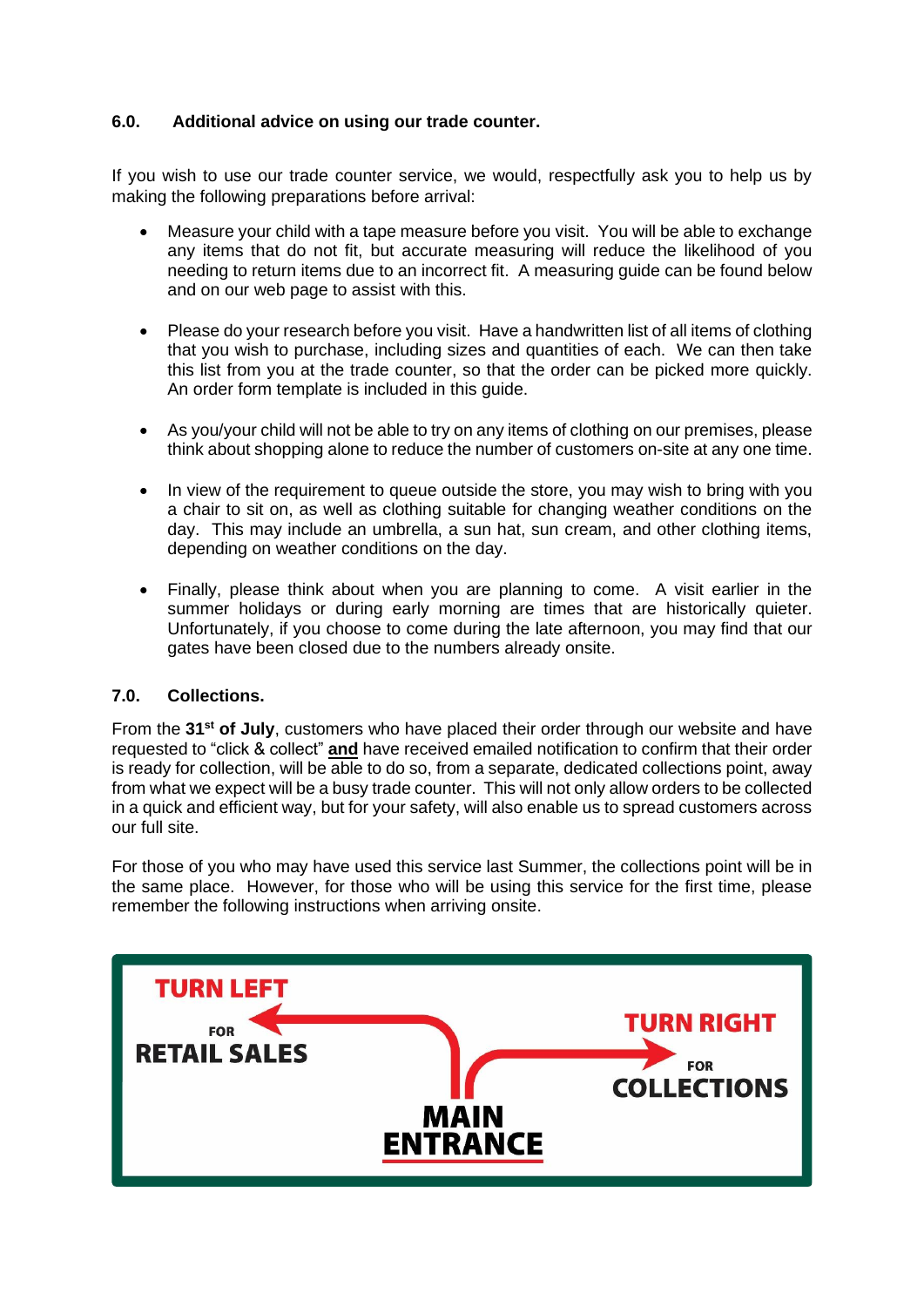When you arrive on site, please follow the signs to the collection point, where you will be asked for proof of your order number, together with the surname of the person who placed the order.

No order will be released without this information.

Up to the 31<sup>st</sup> of July, all collections can be made from our trade counter directly.

#### **8.0. Returns and/or exchanges.**

If you have any items that you wish to return or exchange, **where the original purchase was made through our website,** then the following options apply:

- a) Use our trade counter where any items can be exchanged or refunded in person. We will prioritise all customers who wish to exchange or return any items using our trade counter between 8am and 9am everyday that we are open.
- b) Drop off your items at our collections point, and your refund or exchange will be processed within 48 hours.
- c) Send your items back to us at the following address: Nationwide School Uniforms, c/o Moschatel Ltd, Vale Road, Spilsby, Lincolnshire, PE23 5HE.

Please ensure that any items are returned in its original packaging, and that if you are using either of options (b) or (c) that all items are placed in a sealed bag together with a copy of our returns form or the original delivery note. A copy of our returns form can be found within this guide.

**Please remember, if you would like to exchange any items and have these posted back to yourself, then an additional postal charge is applicable. Please help us by visiting our website and pre-paying the return carriage charge in advance. This will ensure that your replacements can be shipped as soon as your returned parcel has been opened. This payment portal can be found using the following web link:**

<https://www.nationwideschooluniforms.co.uk/school-uniform/return-carriage-charge/>

All refunds or exchanges, **where the original purchase was made through our trade counter**, can only be exchanged, or refunded through the same process in person.

#### **9.0. Help with choosing the correct size.**

Although, most clothing retailers refer to a child's clothing size by age, it is important to remember that all children are different. Therefore, we would recommend that you take the time to measure your child properly to ensure that you give yourself the best chance of any uniform that you purchase fitting correctly.

As a supplier, it is difficult to offer exact guidance on this, as it will depend upon how long you as a parent wish the uniform for your child to last and how your child likes clothes to feel when worn. However, we have included in this guide the following pictograms which we hope will help: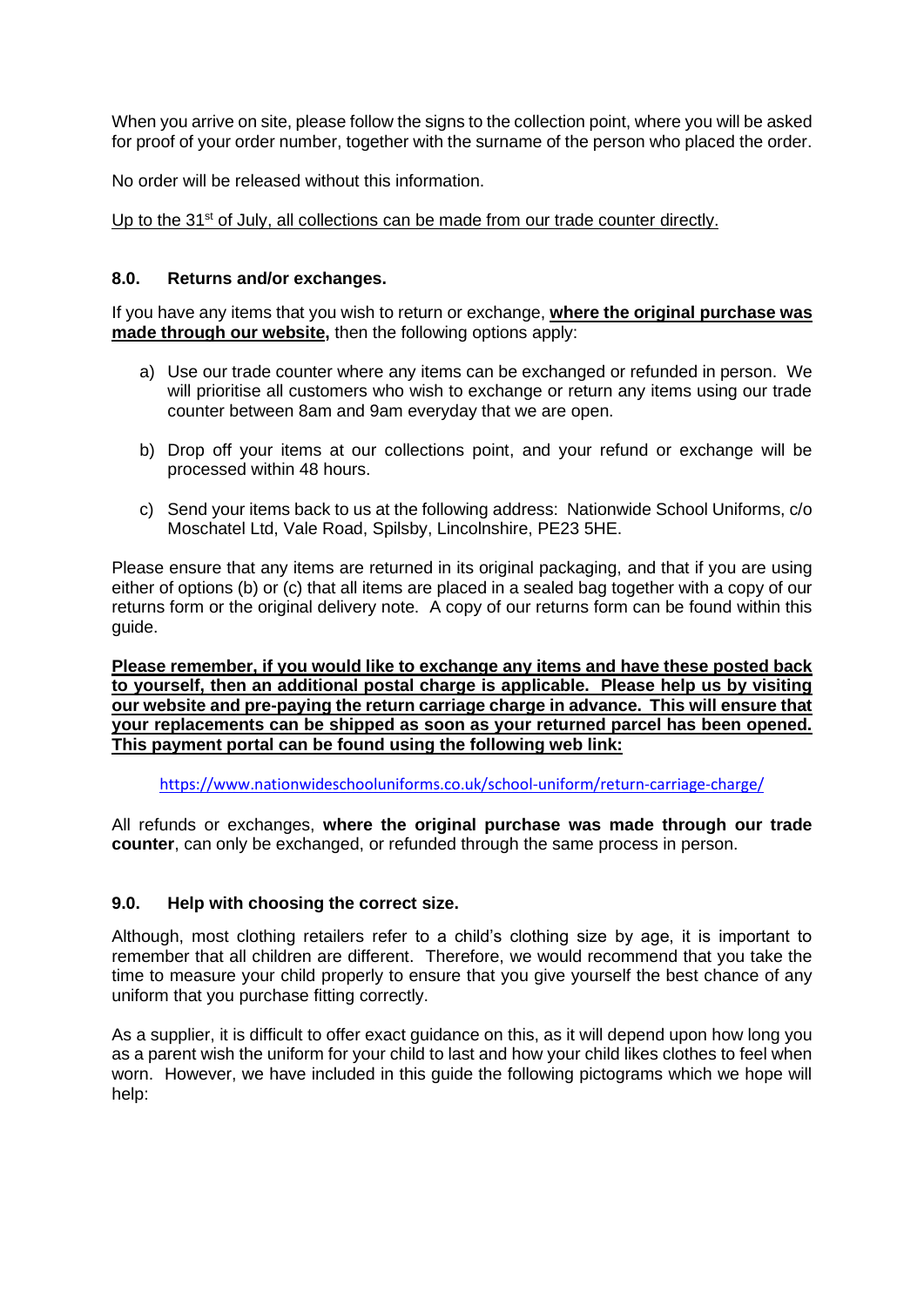

## **TOP TIP:**

When you are taking the neck measurement, leave 2 fingers between the tape and the skin. This will ensure that when the top button is fastened, that the collar is not too tight.

#### **Chest Measurement:**





Measure around the fullest part of the chest, making sure that the tape is level under the arms and across the shoulder blades. Make sure that your child is relaxed when measured so that you get a true measurement.

#### **Waist Measurement:**





Measure around the waist at the natural waistline (smallest part). In younger children this is usually midway between the bottom rib and hip bone.